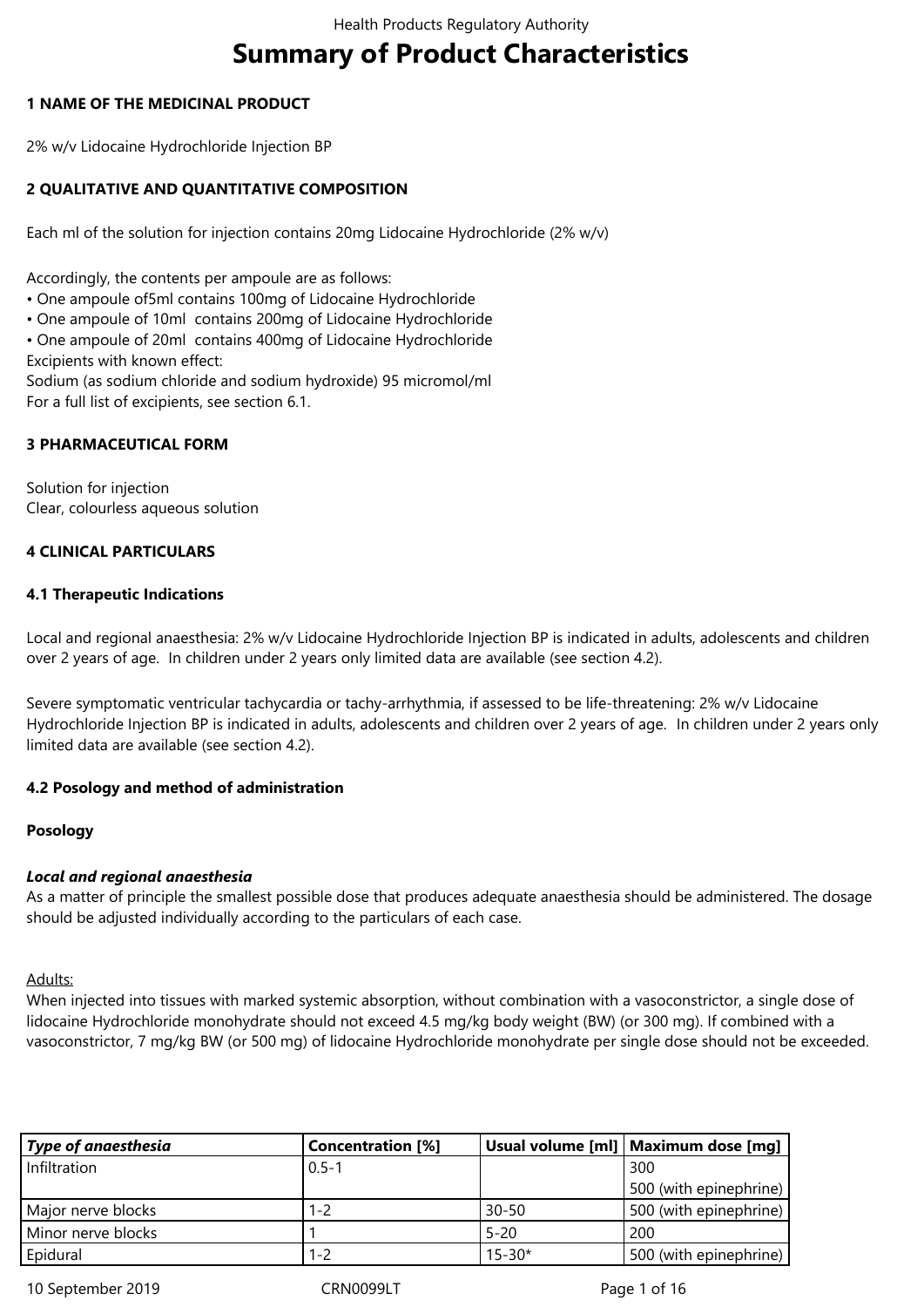| Type of anaesthesia                     | <b>Concentration</b> [%]     |            | Usual volume [ml]   Maximum dose [mg] |
|-----------------------------------------|------------------------------|------------|---------------------------------------|
| Spinal                                  | 1.5 or 5 in 7.5% glucose 1-2 |            | 100                                   |
|                                         |                              |            |                                       |
| Intravenous regional anaesthesia (IVRA) |                              |            |                                       |
| - upper limb                            |                              |            |                                       |
| -lower limb                             |                              | 40         |                                       |
|                                         | 0.5                          | $50 - 100$ |                                       |
|                                         | 0.25                         |            |                                       |

### \*1.5 ml per segment in average

For prolongation of anaesthesia lidocaine may be combined with a vasoconstrictor, e.g. epinephrine. Addition of epinephrine at a concentration of 1:100 000 to 1:200 000 has proven useful.

## *Paediatric population*

For children, the doses are calculated individually according to the patients' age body weight and the nature of the procedure. Up to 5mg/kg BW may be administered. With the addition of epinephrine, up to 7 mg/kg can be used. In children with a high body weight a gradual reduction of the dosage is often necessary and should be based on the ideal body weight. Standard textbooks should be consulted for factors affecting specific block techniques and for individual patient requirements. For anaesthesia in children, only a low strength (0.5 % w/v) of the local anaesthetic should be used. To achieve a complete motor block, a higher strength (1 % w/v) may be required.

Lidocaine should be used with caution in children younger than two years of age as there are limited data to support the safety and efficacy of this product in this patient population at this time.

#### *Elderly patients*

For elderly patients, the doses must be calculated individually according to the patients' age and body weight. Dosages may need adaptation as cardiac output and hepatic blood flow may decrease with advanced age indicating a decreased clearance of lidocaine (see section 5.2).

## *Other special patient groups*

§ Doses should be reduced in patients **in poor general condition** or in those with reduced **protein binding capacity** (resulting e.g. from renal insufficiency, liver insufficiency, cancer, pregnancy).

§In patients with severe **renal insufficiency** the dose may need to be adapted due to reduced clearance and increased half-life of lidocaine (see section 5.2). Patients with **liver diseases show reduced** tolerance towards amide-type local anaesthetics. This may be due to reduced hepatic metabolism and decreased protein synthesis resulting in a lower protein binding rate of the local anaesthetic. Dose reduction is advisable in such cases.

§The dose should be reduced in patients showing clinical signs of **cardiac insufficiency**. Nevertheless, local or regional nerve blockage can be the anaesthetic method of choice in such patients.

§During pregnancy, the dose may need to be reduced depending on the type of anaesthesia. Regional anaesthetic blocks in which usually large doses are required should be avoided during the first trimester. For use in anaesthetic blocks in which smaller doses are administered the dosage may need to be reduced because of the altered anatomical and physiological characteristics in late pregnancy.

#### *Antiarrhythmic therapy*

#### *Adults*

The dosage must be adjusted according to individual requirements and the therapeutic effect.

Bolus:

Usual loading doses are 50-100 mg or 1 – 1.5 mg/kg BW of lidocaine Hydrochloride monohydrate as direct intravenous injection, corresponding to approximately 2.5 - 5 ml or 0.05 ‑ 0.075 ml/kg BW of 2% w/v Lidocaine Hydrochloride Injection BP. The rate of injection should not exceed 25-50 mg/min, corresponding to approximately 1.25 – 2.5 ml/min 2% w/v Lidocaine Hydrochloride Injection BP.

If the therapeutic effect of the first dose is insufficient within the first 5 – 10 minutes, the initial dose may be repeated once or twice up to a maximum dose of 200 – 300 mg in 1 hour.

#### Maintenance:

To maintain therapeutic plasma lidocaine concentrations (1.5 ‑ 5 microgram/ml), lidocaine Hydrochloride monohydrate is infused at a rate of 20 ‑ 50 microgram/kg BW/min (about 1-4 mg/min), corresponding to approximately 0.001 – 0.0025 ml /kg BW/min.

Infusions can be prepared by adding 1000 mg of lidocaine Hydrochloride monohydrate, corresponding to 50 ml 2% w/v Lidocaine Hydrochloride Injection BP, to 500 ml of glucose solution or physiological saline.

The infusion should be terminated as soon as the patient's basic cardiac rhythm appears to be stable or at the earliest signs of toxicity. It should rarely be necessary to continue the infusion beyond 24 hours. As soon as possible, patients should be changed to an oral antiarrhythmic agent for maintenance therapy.

10 September 2019 CRN0099LT Page 2 of 16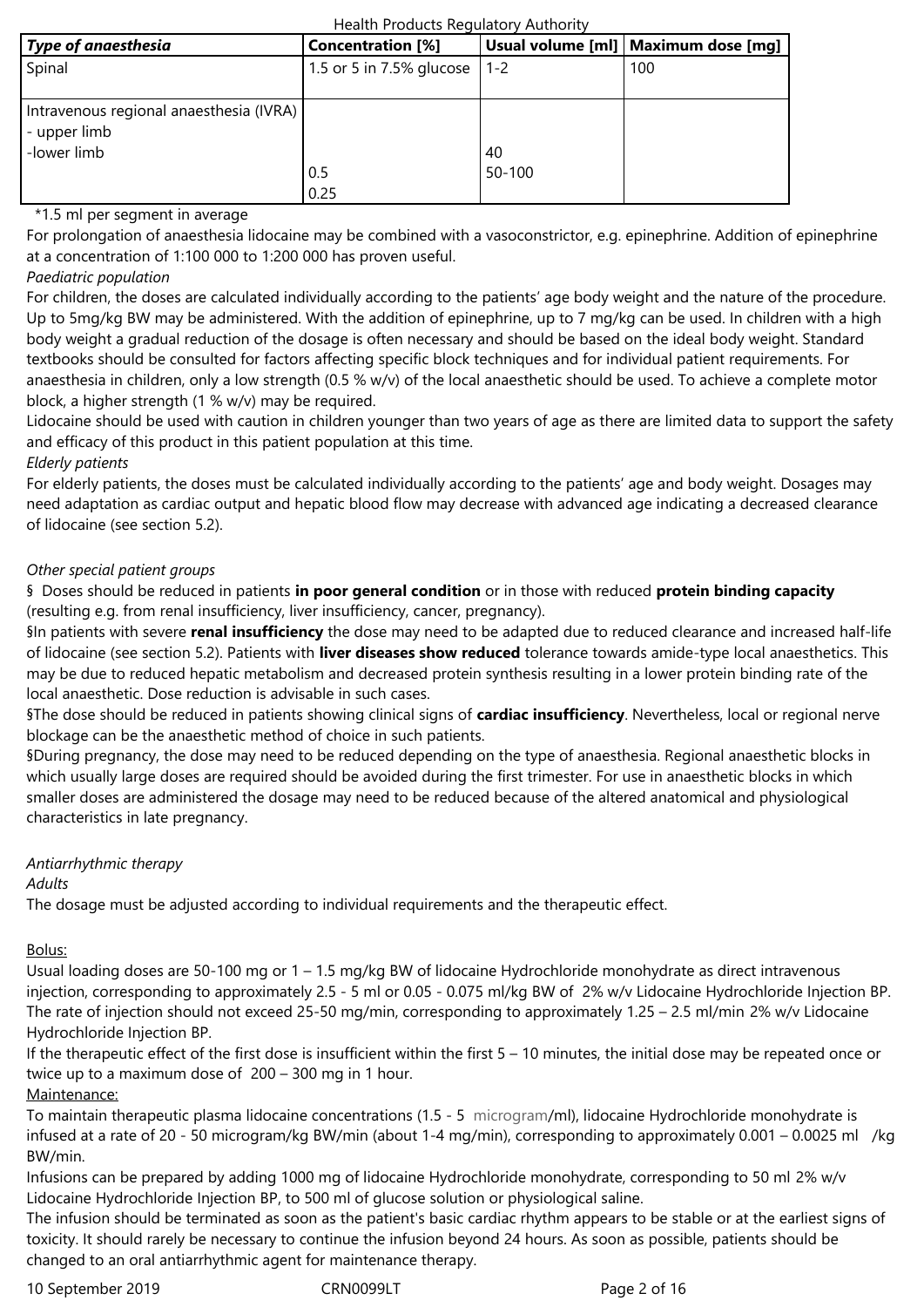## *Paediatric patients*

The safety and the efficacy of the use of lidocaine in children have not yet been definitely established. The dose should be adapted according to the clinical situation and the nature of the procedure.

Infants and children may be given an initial iv bolus of 0.5- 1 mg/kg BW. This dose may be repeated according to the response of the patient, but the total dose should not exceed 3-5 mg/kg BW. If required, a maintenance iv infusion of 10 ‑ 50 microgram/kg BW/min may be given via an infusion pump.

For advanced cardiovascular life support in children, the recommended dosage is an initial rapid i.v. or intraosseous injection (i.e. bolus)of 1 mg/kg BW up to a maximum initial dose of 100 mg.

If ventricular tachycardia or ventricular fibrillation is not corrected following defibrillation (or cardioversion) and an initial recommended dose of lidocaine, an i.v. or intraosseous infusion should be started at a rate of 20-50 microgram/kg b.w. per min.

## *Elderly patients*

For elderly patients, the doses are calculated individually according to the patients' age and body weight. Dosages may need adaptation as cardiac output and hepatic blood flow decrease with advanced age indicating a decreased clearance of lidocaine (see section 5.2).

## *Other special patient groups*

Cardiac insufficiency, hepatic insufficiency, co-medication, pregnancy The dose should be reduced in patients with cardiac insufficiency, hepatic insufficiency, in patients receiving drugs that intensify the effects of lidocaine (see section 4.5) and during pregnancy ( see section 4.6). See also section 5.2.

## Renal insufficiency

Renal insufficiency as a rule does not require specific dose adjustment. However, such patients should be monitored for toxic effects caused by accumulation of active metabolites.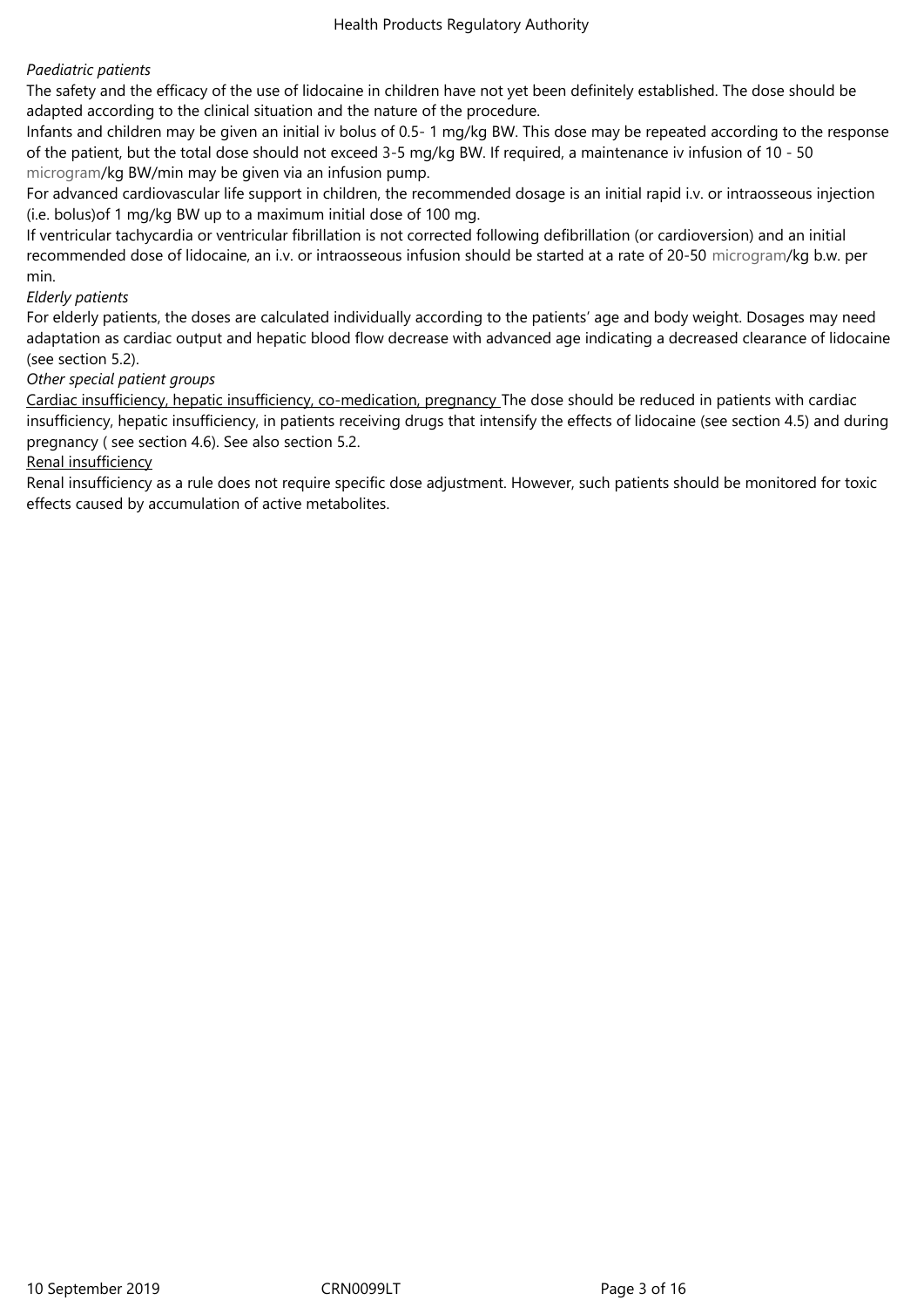In cases of severe renal insufficiency the dose may need to be adapted (see also section 5.2).

## **Method of administration**

### *Local and regional anaesthesia*

Intradermal, intramuscular, subcutaneous, or submucosal use (infiltration), injection into the surroundings of peripheral nerves, epidural or spinal use. Intravenous use regarding intravenous regional anaesthesia (Bier`s block)Every local anaesthetic procedure should only be carried out by personnel adequately skilled in the respective anaesthetic technique.

## *Antiarrhythmic therapy*

Intravenous use

Administer as slow intravenous injection or intravenous infusion after dilution in a suitable vehicle solution. Because of the relatively short duration of action of lidocaine, the injection should be followed by continuous infusion, if possible, using an infusion pump.

#### **4.3 Contraindications**

#### **General**

• hypersensitivity towards lidocaine, amide-type local anaesthetics or to any of the exipients listed in section 6.1

## *Local and regional anaesthesia*

The special contraindications for spinal and epidural anaesthesia must also be observed

- uncorrected hypovolaemia,
- coagulopathy (acquired, induced, genetic)
- increased intracranial pressure,
- intracranial or intraspinal haemorrhage.

## *Antiarrhythmic therapy*

- Severe conduction disorders
- Myocardial infarction within the preceding 3 months
- Markedly decreased cardiac output unless there is life threatening ventricular cardiac arrhythmia.

#### **4.4 Special warnings and precautions for use**

#### **General**

In the case of known allergy towards other amide-type local anaesthetics, group allergy towards lidocaine should be considered.

Lidocaine should only be used with particular caution in patients with liver or kidney diseases or with *myasthenia gravis,* impaired cardiac conduction (see also section 4.3),, cardiac insufficiency, bradycardia, impaired respiratory function and severe shock*.* See also section 4.2.

In general, prior to injection of lidocaine, it must be made sure that all equipment for resuscitation and emergency medication for the treatment of toxic reactions are instantly available.

Patients with **epilepsy** should be carefully monitored for the occurrence of central nervous symptoms. An increased tendency to convulsions should be considered even with doses below maximum.

#### **Local and regional anaesthesia**

Sudden arterial hypotension may occur as a complication of spinal and epidural anaesthesia, in particular in elderly patients. Particular caution should also be exercised if the local anaesthetic is to be injected into inflamed (infected) tissue because of increased systemic absorption due to higher blood flow and decreased effect due to the lower pH of infected tissue. A risk of post-spinal headache is associated with spinal anaesthesia mainly in adolescents and in adults up to the age of

30 years. This risk of post-spinal headache can be markedly reduced by choosing sufficiently thin injection cannulae. After removing the tourniquet after intravenous regional anaesthesia there is an increased risk of adverse effects. Therefore the local anaesthetic should be drained off in several portions.

During anaesthetic procedures in the neck and head region patients are at increased risk of central nervous toxic effects of the drug. See also section 4.8.

#### **Antiarrhythmic therapy**

In acidosis, the plasma protein binding of lidocaine is reduced and therefore the concentration of free lidocaine is increased. Hence the effect of lidocaine may be intensified in acidosis.

Hypokalaemia, hypoxia, and disorders of acid-base balance need to be corrected prior lidocaine is used in patients who require large doses of antiarrhythmic agents.

During prolonged parenteral therapy with lidocaine, fluid balance, serum electrolytes and acid-base balance should be monitored regularly.

10 September 2019 CRN0099LT Page 4 of 16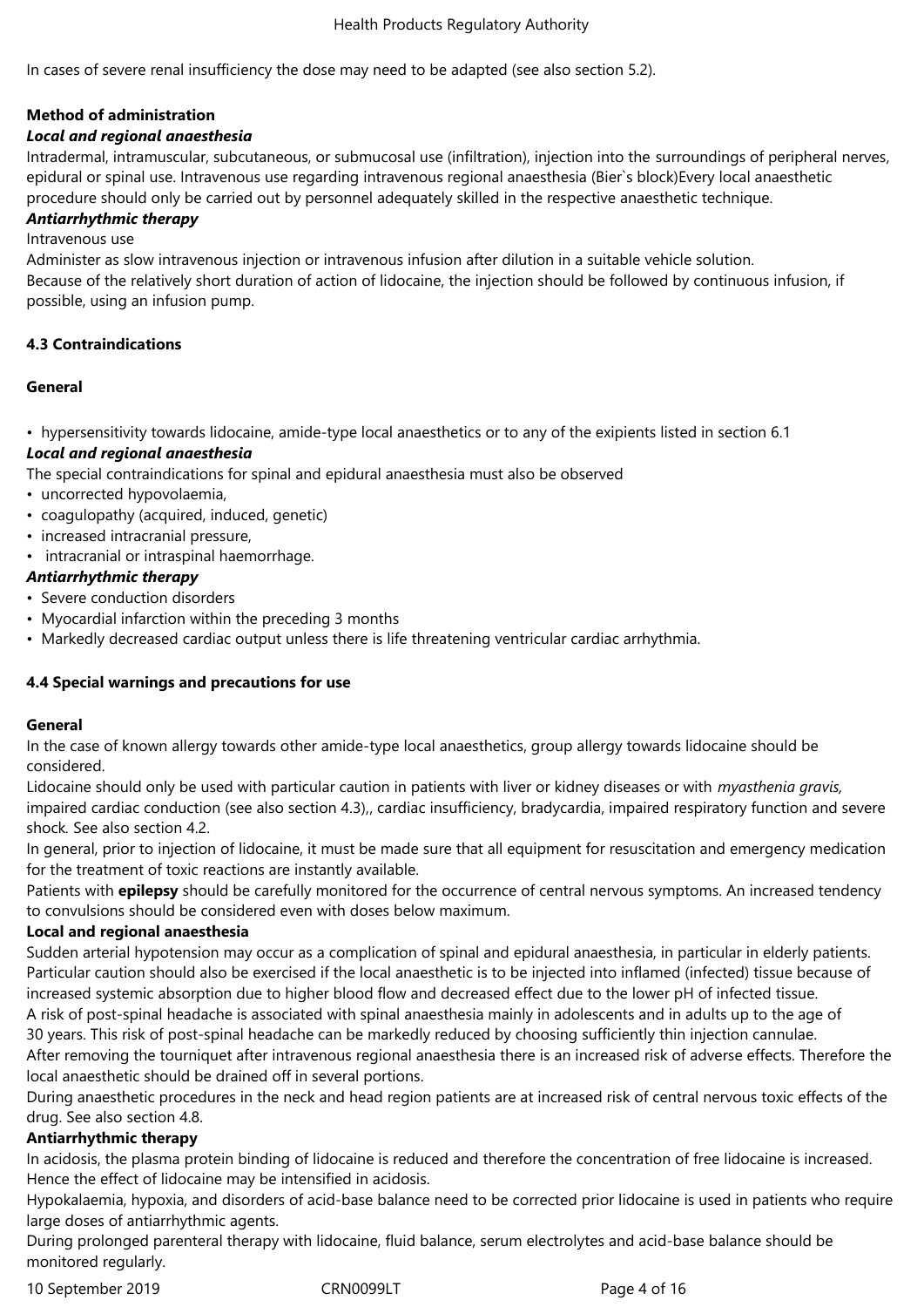Administration of lidocaine should be accompanied by continuous monitoring of ECG, blood pressure, state of concsiousness and respiration. Especially adjustment of the dose of the anti-arrhythmic drug requires careful cardiological monitoring. Cardiological emergency equipment must be available. If one or more parameters indicate worsening of cardiac function, revision of therapy, which may include discontinuation of lidocaine, is necessary.

## *Note:*

In narcotised patients central nervous disorders may remain unrecognised and cardiac adverse effects may suddenly occur without other previous warning symptoms.

### **Special warnings/precautions regarding excipients**

*5 ml and 10 ml ampoule:*

This medicinal product contains sodium, but less than 1 mmol (23 mg) per ampoule, i.e. it is 'essentially sodium free'. *20 ml ampoule:*

This medicinal product contains 1.9 mmol (43.7 mg) sodium per 20 ml ampoule. To be taken into consideration for patients on a controlled sodium diet.

## **4.5 Interaction with other medicinal products and other forms of interactions**

#### **Pharmacodynamic interactions**

## § *Vasoconstrictors*

The local anaesthetic effect is prolonged by combination with a vasoconstrictor, e.g. epinephrine. If lidocaine is given as antiarrhythmic agent, additional medication with epinephrine or norepinephrine may lead to potentiation of the cardiac side effects.

## § *Sedatives, hypnotics*

Lidocaine should be administered with due caution to patients receiving medication with sedatives that also affect the function of the CNS and therefore may alter the toxicity of lidocaine. There may be an additive effect between the local anaesthetic effect and sedatives or hypnotics.

#### § *Muscle relaxants*

The effect of muscle relaxants is prolonged by lidocaine.

#### § *Combination with other local anaesthetics*

Combination of different local anaesthetics may lead to additive effects on the cardiovascular and the central nervous system.

#### § *Volatile anaesthetics*

If lidocaine and volatile anaesthetics are given simultaneously, the depressive effects of both may be intensified.

#### § *Class I antiarrhythmic agents*

Simultaneous administration of lidocaine and other class I antiarrhythmic agents should be avoided because of the risk that serious cardiac adverse effects occur.

#### § *Other anti-arrhythmic agents*

If lidocaine is combined with other anti-arrhythmic agents such as beta receptor blockers or calcium channel blockers, the inhibitory effect on atrioventricular and intraventricular conduction and on contractility may be enhanced.

#### § *Medicinal products that can lower the seizure threshold*

As lidocaine itself may reduce the seizure threshold co-administration with other medicinal products lowering the seizure threshold (e.g. tramadol or bupropion) may increase the risk of seizures.

## **Pharmacokinetic interactions**

§ *Medicinal products that alter the hepatic blood flow, cardiac output or peripheral distribution of lidocaine* may influence plasma levels of lidocaine.

#### § *Beta receptor blockers, vasoconstrictors, cimetidine*

10 September 2019 CRN0099LT Page 5 of 16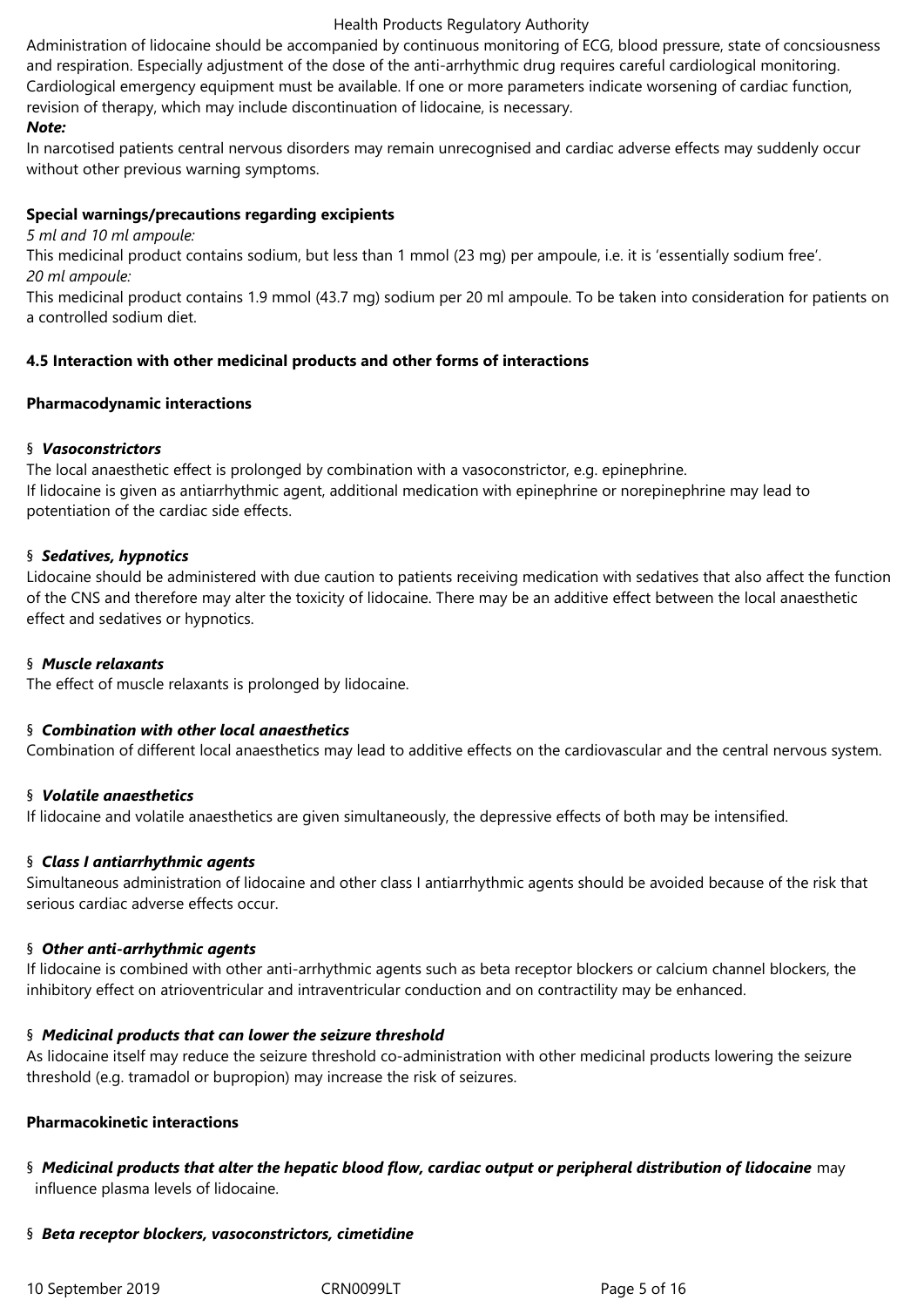Beta receptor blockers (e.g. propranolol, metoprolol see also below), cimetidine (see also below), and vasoconstrictors like norepinephrine reduce cardiac output and/or hepatic blood flow and therefore reduce the plasma clearance of lidocaine prolonging its elimination half life. Therefore, due account should be taken of the possibility of accumulation of lidocaine.

§ As lidocaine is mainly metabolized via the cytochrome P 450 isoenzymes CYP 3A4 and CYP 1A2 concurrently administered drug substances that are *substrates, inhibitorsor inducers of hepatic enzymes, isoenzyme CYP3A4 and CYP1A2*, may have an influence on the pharmacokinetics of lidocaine and thus also on its effect.

### *Inhibitors of CYP 3A4 and/or CYP 1A2*

Concurrent administration of lidocaine with inhibitors of CYP3A4 and/or CYP1A2 may lead to accelerated plasma concentrations of lidocaine. Increased plasma levels have been reported for e.g. **erythromycine, fluvoxamine, amiodarone, cimetidine, protease inhibitors.**

#### *Inducers of CYP 3A4 and/or CYP 1A2*

Drugs inducing CYP3A4 and/or CYP 1A2, e.g. barbiturates (mainly **phenobarbital**), **carbamazepine, phenytoin or primidone**, accelerate the plasmatic clearance of lidocaine and thus reduce the efficacy of lidocaine.

## *Substrates of CYP 3A4 and/or CYP 1A2*

Co-administration with other substrates of CYP 3A4 and/or CYP 1A2 may lead to increased plasma levels of the drugs.

## **4.6 Fertility, pregnancy and lactation**

#### *Pregnancy*

There are no or a limited amount of data from the use of lidocaine in pregnant women. Animal studies do not indicate direct or indirect harmful effects with respect to reproductive toxicity (see **5.3**).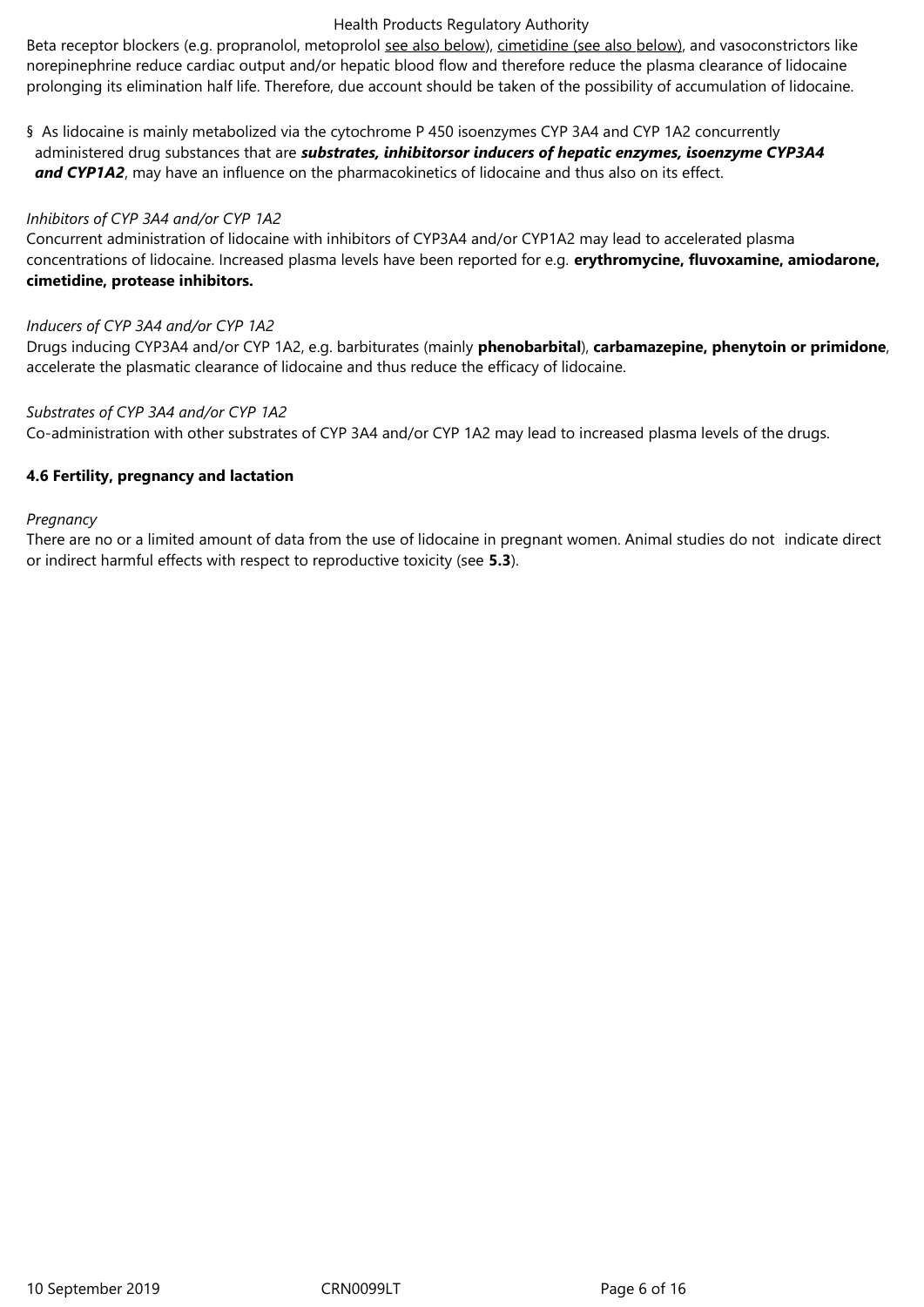However, lidocaine rapidly crosses the placenta. Therefore high plasma concentrations of lidocaine in the mother`s plasma may cause central nervous depression, alteration of the peripheral vascular tone and cardiac function in the fetus/neonate. Lidocaine should only be used in pregnancy if there is an imperative indication. Then doses should be as low as possible. *Local and regional anaesthesia*

Use of lidocaine for epidural, pudendal, caudal or paracervical block may cause varying degrees of foetal and neonatal toxicity (e.g. bradycardia, hypotonia or respiratory depression). An accidental subcutaneous injection of lidocaine in the fetus during paracervical or perineal block may cause apnoea, hypotension and convulsive fits and may thus put the new-born at vital risk. In general lidocaine in strengths of 10 mg/ml should be preferred during pregnancy.

#### *Breastfeeding*

Lidocaine/metabolites are excreted in small amounts into human milk, but at therapeutic doses of 2% w/v Lidocaine Hydrochloride Injection BP no effects on the breastfed newborns/infants are anticipated.

*Fertility*

No data available.

## **4.7 Effects on ability to drive and use machines**

In general 2% w/v Lidocaine Hydrochloride Injection BP has negligible influence on the ability to drive and use machines. However, when outpatient anaesthesia affects areas of the body involved in driving or operating machinery, patients should be advised to avoid these activities until normal function is fully restored. So when using this medicinal product, the doctor has to asses in each individual case whether a patient is able to take part in traffic or to operate machinery.

## **4.8 Undesirable effects**

General

The frequency and severity of the undesirable effects of lidocaine depend upon the dose, the method of administration and the patient's individual sensitivity.

Symptoms of local toxicity may occur after the administration of lidocaine. Systemic adverse effects may be expected at plasma concentrations of lidocaine exceeding 5-10 mg/l. They become manifest in the form of both CNS symptoms and cardiovascular symptoms (see also section 4.9).

Considering the method of administration systemic undesirable effects are more frequently associated with the use of lidocaine as antiarrhythmic agent.

The possible undesirable effects after administration of **lidocaine as local anaesthetic** are largely the same as those produced by other amide-type local anaesthetics.

Undesirable effects are listed according to their frequencies as follows:

Very Common (≥ 1/10) Common: ≥ 1/100 to < 1/10 Uncommon (≥ 1/1 000 to< 1/100) Rare: (≥ 1/10 000 to < 1/1 000) Very rare (< 1/10 000) Not known: (cannot be estimated from the available data)

Local and regional anaesthesia

## *Immune system disorders*

Rare: Anaphylactic reactions manifesting as urticaria, oedema, bronchospasm, respiratory distress and circulatory symptoms up to anaphylactic shock.

#### *Nervous system disorders*

Common: Transient neurological symptoms especially pain after spinal and epidural anaesthesia-(up to 5 days).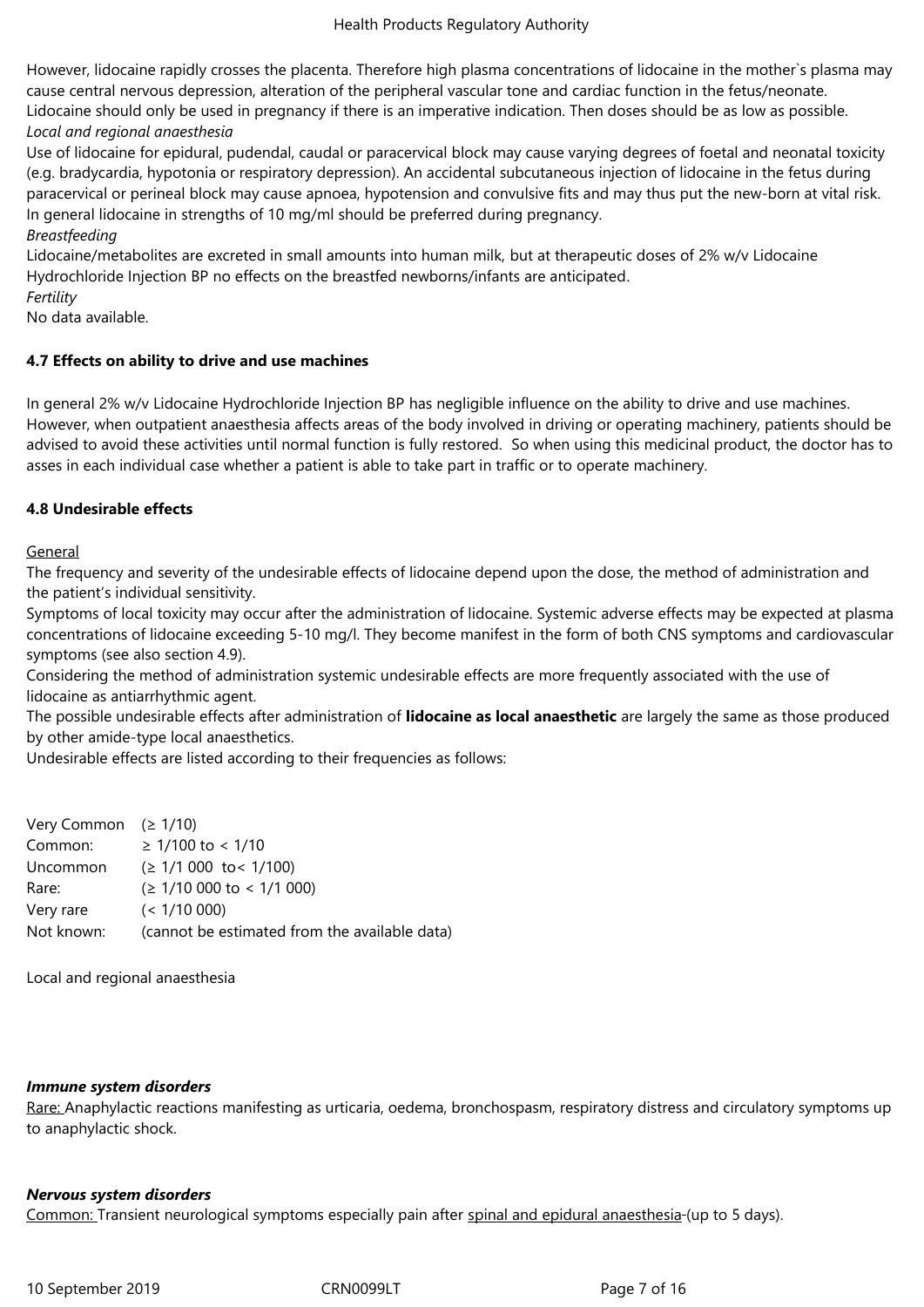urinary retention and fecal incontinence),, headache accompanied by tinnitus and photophobia. Cranial nerve lesions, neurosensory deafness (if administered in head and neck regions) Horner's syndrome, associated with epidural anaesthesia or regional applications in the head/neck region.

#### *Gastrointestinal disorder*

Very common: Nausea, vomiting

#### *Injury, poisoning and procedural complications*

Rare: Trauma, transient radicular irritation due to spinal anaesthesia, compression of the spinal cord after development of haematoma

#### *[General disorders and administration site condi](/cm/SitePages/javascript%20:%20OpenTerm()tions*

Rare: Shivering (after epidural use)

#### **Antiarrhythmic therapy**

The most frequently seen undesirable effects after administration of lidocaine as antiarrhythmic agent are those on the nervous system. Further heart function and circulation may be affected. Most of the reactions observed are associated with high injection speed or infusion rate.

#### *Immune system disorders*

Rare: Anaphylactic reactions manifesting as urticaria, oedema, bronchospasm, respiratory distress and circulatory symptoms up to anaphylactic shock.

#### *Psychiatric disorders*

Common:Confusion, restlessness, irritability, euphoria, hallucinations and depression. Very common: Dysphoria,

#### *Nervous system disorders*

Common: Somnolence, dizziness, vertigo, dysarthria, tinnitus, trembling, tingling and paraesthesia (skin), blurred vision, Rare: Muscular twitching, up to generalised convulsions, depressed level of consciousness up to coma.

#### *Cardiac disorders*

Rare: Bradycardia, atrioventricular block up to cardiac arrest Very rare: Ventricular tachycardia

#### *Vascular disorders*

Rare: Hypotension

## *Gastrointestinal disorders*

Very common: Nausea, vomiting, dysphagia,

#### *Respiratory, thoracic and mediastinal disorders*

Rare: Respiratory depression or even arrest.

#### **Paediatric population**

Frequency, type and severity of adverse reactions in children are expected to be the same as in adults.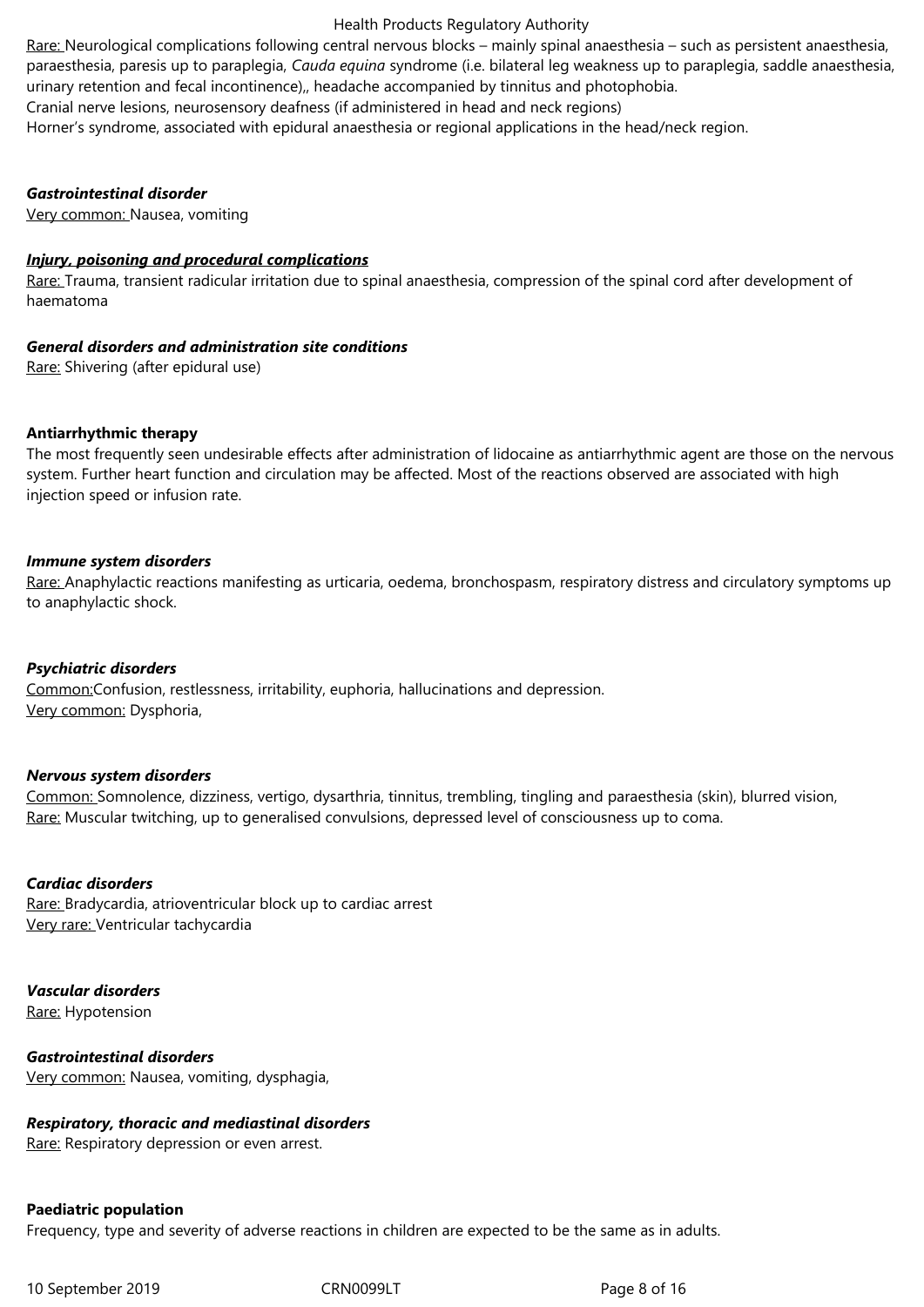#### **Elderly patients**

In elderly patients the incidence of undesirable effects may be increased (see section 4.4) .

## **Reporting of suspected adverse reactions**

Reporting suspected adverse reactions after authorisation of the medicinal product is important. It allows continued monitoring of the benefit/risk balance of the medicinal product. Healthcare professionals are asked to report any suspected adverse reactions via HPRA Pharmacovigilance, Earlsfort Terrace, IRL - Dublin 2; Tel: +353 1 6764971; Fax: +353 1 6762517. Website: www.hpra.ie; e-mail: medsafety@hpra.ie

## **4.9 Overdose**

The toxic [effects of lid](http://www.hpra.ie/)ocaine [depend on the level](mailto:medsafety@hpra.ie) of the plasma concentration; the higher the plasma concentration and the more rapid its rise, the more frequent and more serious are the toxic reactions. Depending on the individual sensitivity, toxic reactions occur from a concentration of approximately 5 ‑ 9 mg lidocaine per litre upward in venous blood.

The lethal plasma concentration for humans is in the range 6 to 33 mg lidocaine per litre

#### **Symptoms**

*Effects on the CNS:*

Low toxic overdoses of lidocaine result in stimulation of the CNS. Gross overdose, producing high toxic plasma concentrations, causes depression of the central functions. Two phases of lidocaine intoxication can be distinguished: *Stimulation*

At the beginning of intoxication with lidocaine patients mainly show symptoms of excitation: unrest, vertigo, disturbances of hearing and vision, unpleasant perioral sensations, agitation, hallucination, euphoria, paraesthesias (e.g. circumoral paraesthesia and numbness of the tongue), dizziness, tinnitus, blurred visions, nausea, vomiting, dysarthria. Shivering and muscular twitching may be signs of imminent attacks of generalized convulsion. Subconvulsive plasma levels of lidocaine often also lead to sleepiness and sedation. Tachycardia, hypertension and flushing may occur as a sign of initial stimulation of the sympathetic nervous system.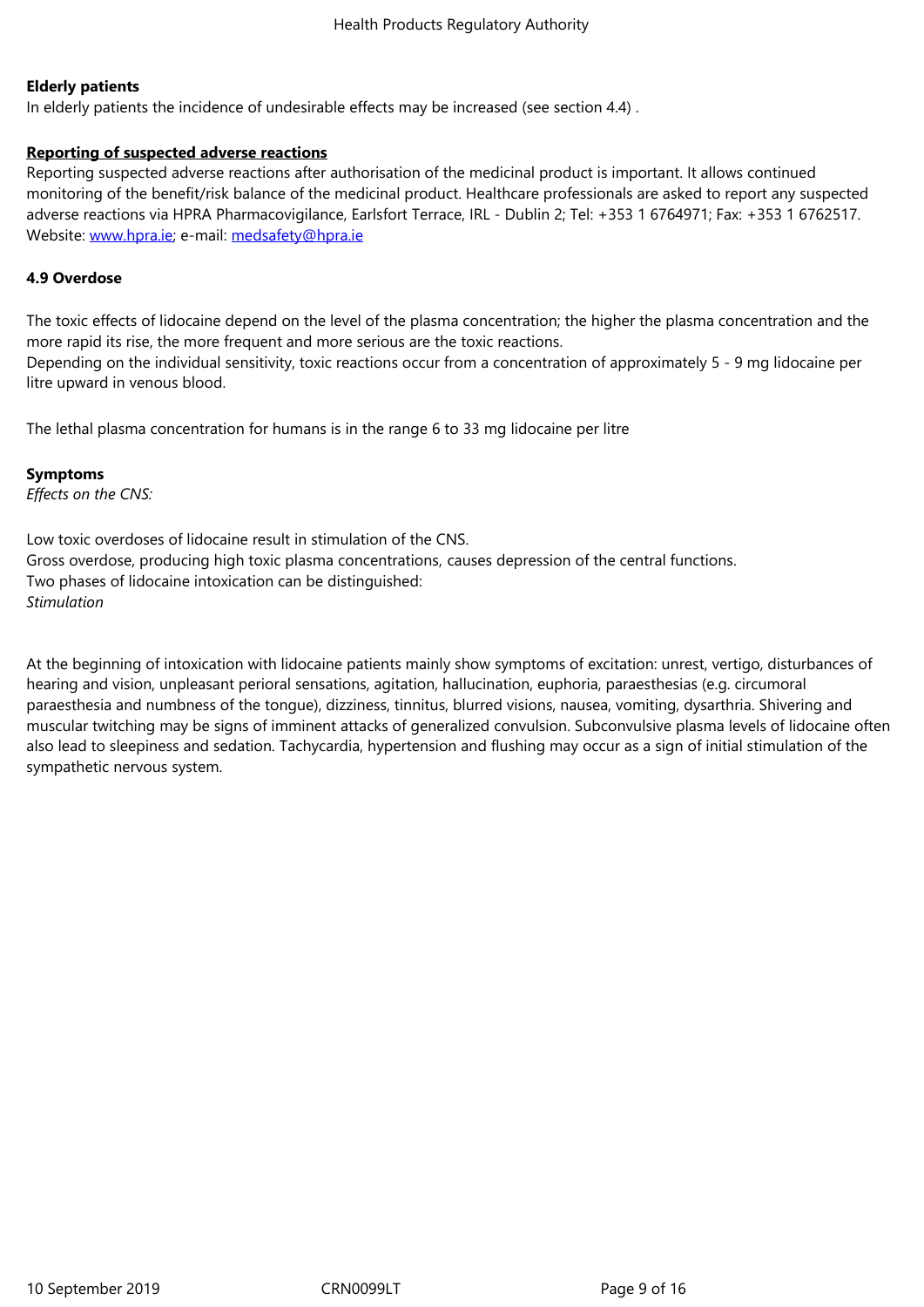## *Depression*

During progress of the intoxication of the CNS increasing impairment of the brain stem functions appears in the form of respiratory depression and coma, even up to death.

*Effects on cardiovascular circulation:*

Unpalpable pulse, pallor, hypotension, bradycardia, arrhythmias, cardiovascular collapse, ventricular fibrillation, cardiac arrest. Sudden hypotension often is the first sign of cardiovascular toxicity of lidocaine. The hypotension is mainly caused by the reduction or block of cardiac impulse conduction. These toxic effects, however, are less relevant than those on the CNS.

## **Treatment**

### **The occurrence of central nervous or cardiovascular symptoms demands the following emergency treatment:**

- Immediately discontinue administration.
- Ensure patency of the airways.
- Supply additional oxygen. If necessary provide artificial ventilation with pure oxygen assisted or controlled initially via mask and air bag, then intubate. The oxygen therapy must be continued until all vital functions have returned to normal.
- Monitor blood pressure, pulse and pupil width carefully.
- Maintain the circulation by sufficient supply of intravenous fluid.
- Immediately start cardio-pulmonary resuscitation, if necessary.

These measures are also applicable in the case of accidental total spinal anaesthesia, first manifesting as unrest, whispering voice, and sleepiness. The latter can proceed to unconsciousness and respiratory arrest.

Further therapeutic measures include the following:

Acute life-threatening hypotension should be treated with intravenous vasopressors. Bradycardia caused by increased vagal tone should be treated with intravenous atropine. Convulsions not reacting to sufficient oxygenation should be treated with intravenous benzodiazepins or ultra-short-acting barbiturates.

Centrally acting analeptics are contra-indicated.

There is no specific antidote.

Lidocaine cannot be eliminated by haemodialysis.

#### **5 PHARMACOLOGICAL PROPERTIES**

#### **5.1 Pharmacodynamic properties**

#### **Pharmacotherapeutic group**

Anaesthetics, local, amides: ATC code: N01B B02 Antiarrhythmics, class Ib: ATC code: C01BB01 **Mechanism of action**

## *Local and regional anaesthesia*

Lidocaine is a local anaesthetic agent of the amide type.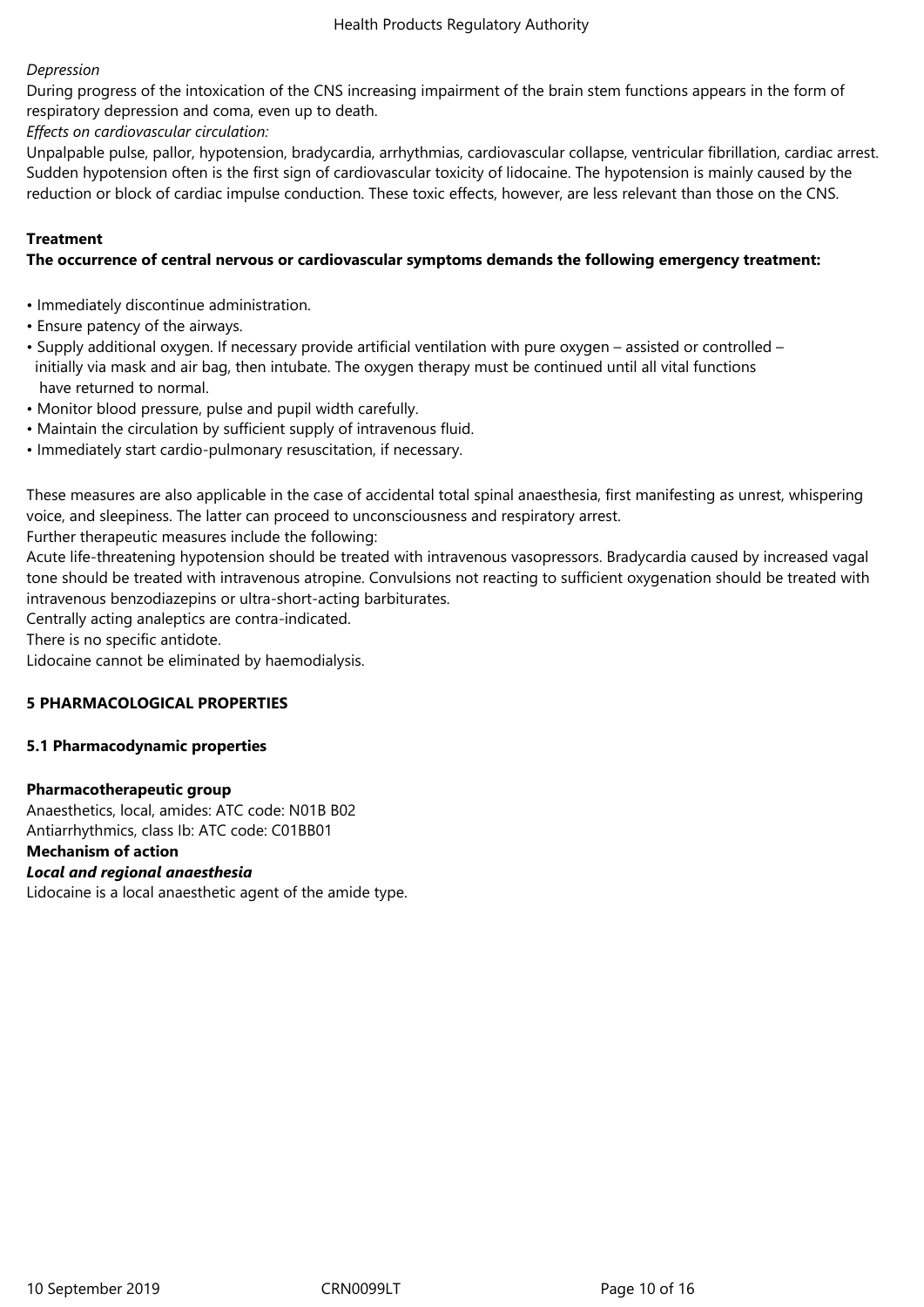Lidocaine reduces the permeability of cell membranes for cations, in particular sodium ions, at higher concentrations also for potassium ions. This leads, depending on the concentration of lidocaine, to reduced excitability of the nerve fibres because the increase of sodium permeability producing the action potential is slowed down. From inside the cell the lidocaine molecule enters the open sodium channel and blocks it by binding to a specific receptor. A direct effect of incorporation of lidocaine in the cell membrane is much less relevant.

Because lidocaine, before reaching its site of action, must pass into the cell, its effect depends on its  $pK_a$  and on the environmental pH, i.e. on the proportion of the free base which is the moiety predominantly migrating through the lipophilic membranes of nerve fibres.

In inflamed tissue the local anaesthetic effect is reduced due to the lower pH in such regions.

## *Antiarrhythmic therapy*

In membranes of myocardial fibres lidocaine inhibits the large transient increase in the permeability of the membrane for sodium channels during the plateau of the action potential and increases the potassium efflux during repolarisation period. In Purkinye fibres the duration of action potentials and their effective refractory time are shortened while impulse conduction is slowed down.

Impulse conduction in the sinus node and supraventricular regions remains virtually unaffected.

## **Clinical efficacy and safety**

## *Local and regional anaesthesia*

Lidocaine inhibits the function of excitable structures such as sensor, motor and autonomic nerve fibres and the cardiac impulse conducting system. Lidocaine reversibly inhibits the conduction in sensitive nerve fibres in the area of application. The order of loss of nerve function is as follows: pain, temperature, touch, and pressure.

The local anaesthetic effect of lidocaine lasts for about 30 minutes- 3 hours depending on the type of anasesthesia.

## *Antiarrhythmic therapy*

In the myocardium the excitation and fibrillation thresholds are raised.

Lidocaine suppresses heterotopic pacemakers and action potentials originating from delayed potentials and tachyarrhythmias caused by circus rhythm.

The sodium channels more avidly bind lidocaine when the membrane is depolarized. Therefore the antiarrhythmic effect of lidocaine is particularly marked in cases of increased excitation frequency

The effect of lidocaine is enhanced if the resting potential is less negative, e.g. in hyperkalaemia and/or myocardial ischaemia. In situations of hyperpolarisation, e.g. due to hypokalaemia, the effect of lidocaine is reduced.

Lidocaine has been shown to eliminate re-entrant ventricular arrhythmias in the late myocardial phase by further depression and blocking of conduction in the re-entrant pathway.

Therapeutic plasma concentrations should lie between 1.5 and 5 mg/l. Beyond 5 mg/l, toxic effects on the CNS and the cardiovascular system are to be expected.

## **Other pharmacological effects**

Lidocaine shows weak parasympatholytic activity.

Intradermally administered lidocaine acts at low concentrations as a mild vasoconstrictor and at higher concentrations as vasodilator.

## *Antiarrhythmic therapy*

The effects of lidocaine on myocardial contractility, blood pressure, cardiac output and heart rate are very small.

Patients with impaired function of the sinus node, however, may respond particularly markedly to the conduction suppressing effect of lidocaine.

In the period immediately following myocardial infarction the coronary blood flow may be increased by lidocaine.

## **Paediatric population**

There are no data indicating that the pharmacodynamic properties of lidocaine in children should be different from those established for adults.

#### **5.2 Pharmacokinetic properties**

## **Absorption**

Plasma levels depend on the site and mode of administration. However, there is a poor relationship between the amount of local anaesthetic injected and peak plasma levels. After intravenous administration the bio-availability is 100 %. Maximum concentrations are achieved within latest 30 minutes, in the majority of patients maximum concentrations are met within 10-20 minutes.

After *intramuscular injection* of 400 mg of lidocaine Hydrochloride monohydrate for intercostal block the maximum plasma concentration (C <sub>max</sub>) has been determined to be 6.48 mg/l, attained after 5 – 15 min (t <sub>max</sub>).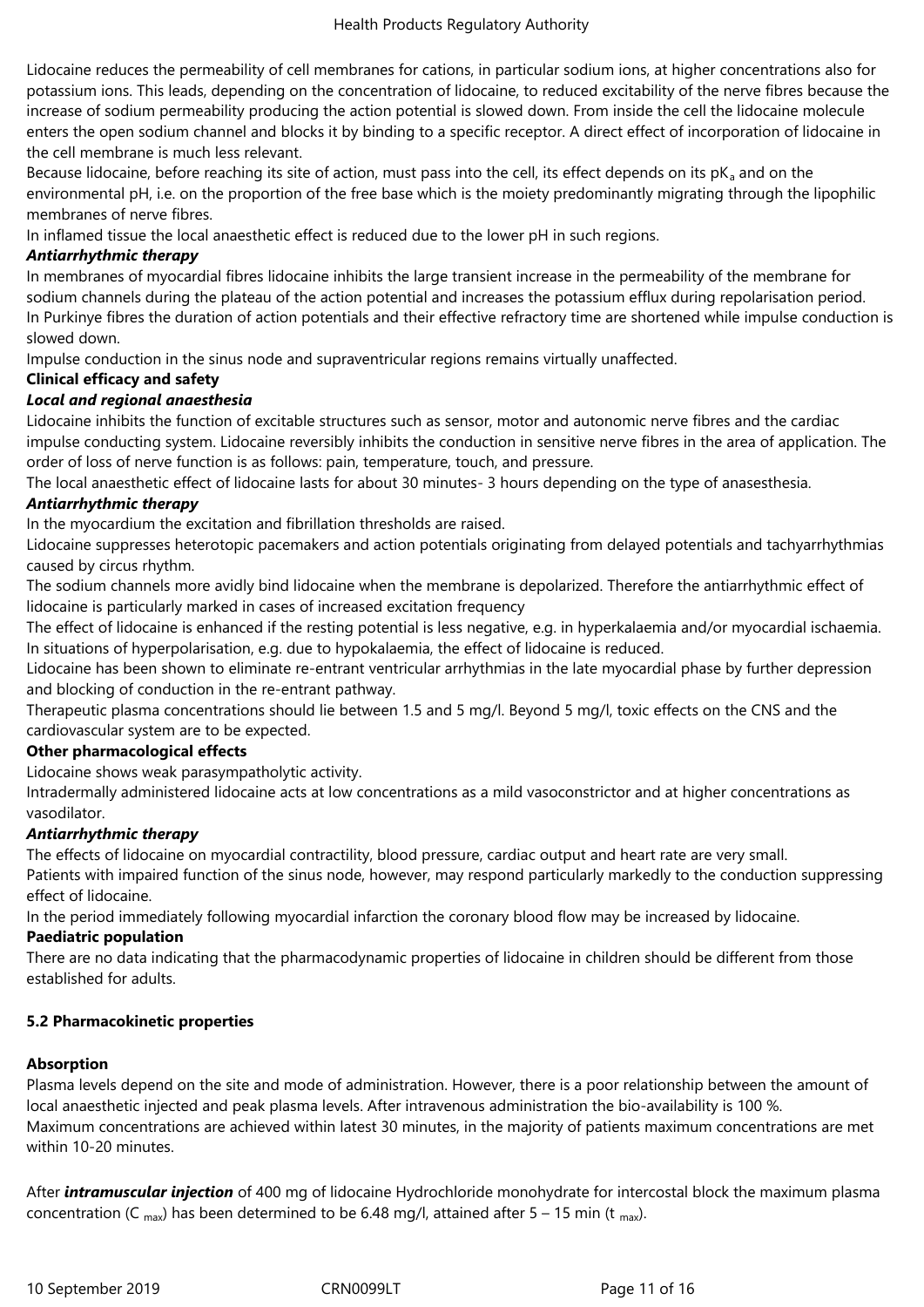After *intravenous administration*, onset of the therapeutic effect of lidocaine is rapid. Therapeutic plasma concentrations are reached within 1 ‑ 2 min. The effect of a bolus injection lasts for 10 ‑ 20 min; in order to maintain the therapeutic effect of lidocaine, its administration must be continued in the form of an intravenous infusion.

After *continuous infusion* and when no loading dose is given the steady state of plasma concentration was achieved not earlier than 5 hours (range, 5 – 10 hours) of beginning of the infusion. However, therapeutic concentrations had already been achieved after 30 – 60 min.

After **subcutaneous administration**, C <sub>max</sub> values reached 4.91 mg/l (vaginal injection) or 1.95 mg/l (abdominal injection), respectively. In a study involving 5 healthy volunteers, after maxillar-buccal infiltration anaesthesia with 36 mg of lidocaine, using a 2 % solution, the C  $_{max}$  value reached 0.31 mg/l.

After *epidural injection* the measured maximum plasma concentrations do not seem to be directly proportional to the dose applied. Administration of 400 mg resulted in  $C_{\text{max}}$  values of 3 - 4 mg/l.

No data are available on pharmacokinetics after intrathecal administration.

## **Distribution**

Lidocaine follows a biphasic elimination kinetic. After intravenous administration the drug substance is first rapidly distributed from the central compartment into intensively perfused tissues and organs (a-distribution phase). This phase is followed by redistribution into skeletal muscles and adipose tissue. The half life time during the a-distribution phase is approximately 4-8 minutes. Distribution into peripheral tissues is predicted to occur within 15 min.

The plasma protein binding rate is approximately 60 – 80 per cent in adults. It is dependant on the drug concentration and additionally on the concentration of the  $\alpha$ -1-acid glycoprotein (AAG). The AAG is an acute phase protein that is binding free lidocaine and may be increased e.g. after trauma, surgery or burns depending on the pathophysiological condition of the patient. To the contrary it had been shown that AAG concentrations are low in neonates and patients suffering from liver impairment leading to a marked reduction of lidocaine plasma protein binding.

The distribution volume may be altered in patients suffering from further diseases, e.g. heart insufficiency, liver insufficiency or renal insufficiency.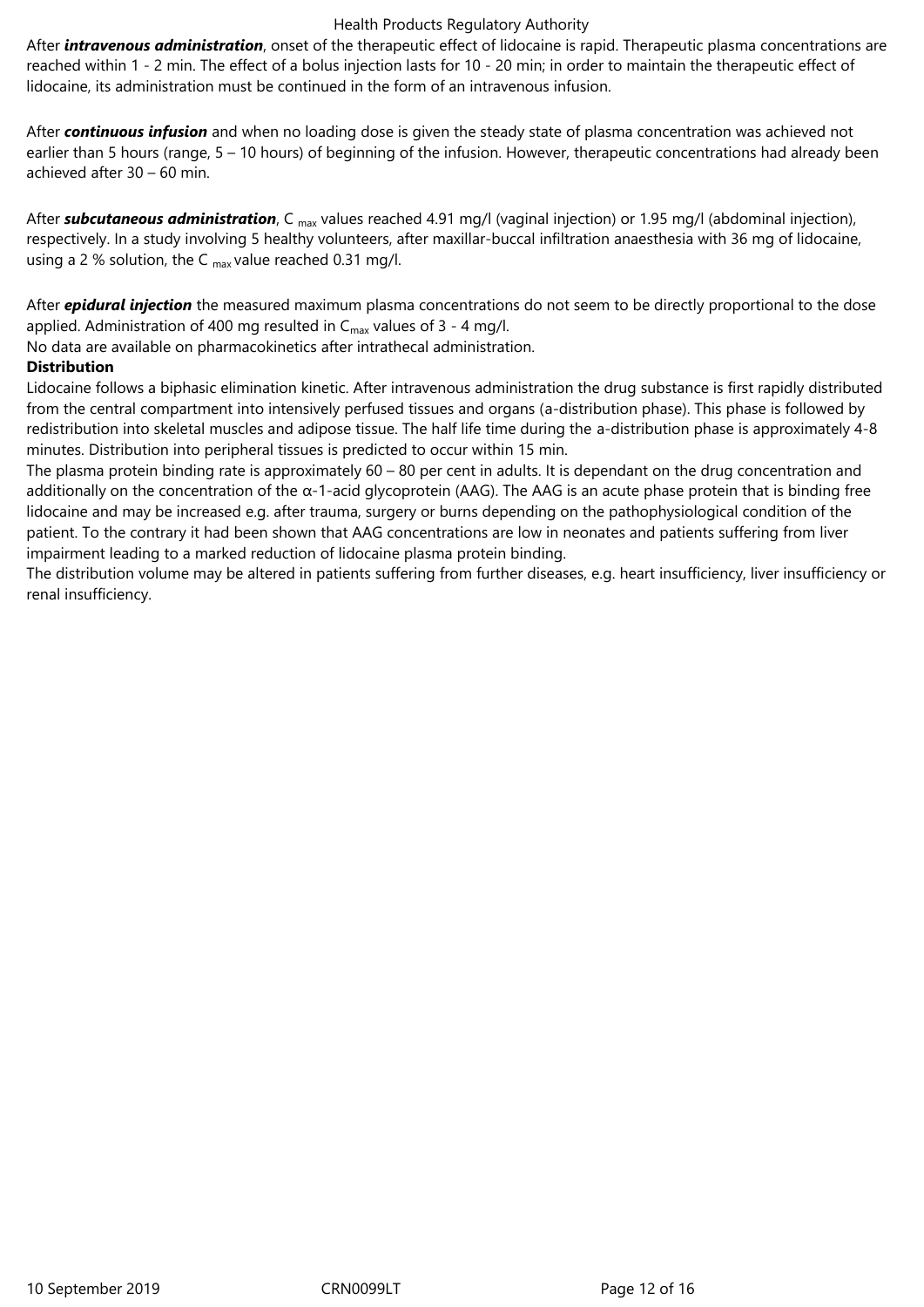## **Biotransformation**

Besides distribution of Lidocaine in other compartments (e.g. cerebrospinal fluid), the drugrapidly metabolised in the liver by mono-oxygenases mainly via oxidative desalkylation, hydroxylation at the aromatic ring and hydrolysis of the amide bond. Hydroxylated derivatives undergo conjugation. In total, approx. 90 % of lidocaine is metabolised to 4-hydroxy-2,6-xylidine, to 4-hydroxy-2,6-xylidine glucuronide and to a lower degree to the active metabolites monoethyl glycine xylidide (MEGX) and glycine xylidide (GX). The latter may accumulate during longer lasting infusions or in the presence of severe renal insufficiency due to their longer half life time as compared to lidocaine itself. In the presence of liver diseases the metabolic rate may be reduced to 10 – 50 per cent of normal.

Results with human liver microsomes and recombinant human CYP isoforms demonstrated that CYP1A2 and CYP3A4 enzymes are the major CYP isoforms involved in lidocaine N-deethylation.

The hepatic blood flow appears to limit the rate of lidocaine metabolism. As a consequence the plasma  $t_{1/2}$  of lidocaine and its metabolites may be prolonged and significant effects on pharmacokinetics and dosage requirements of lidocaine are to be expected in patients with impaired liver perfusion, e.g. after acute myocardial infarction, in the presence of cardiac insufficiency, liver disease or congestive heart failure.

## **Elimination**

Less than -10 per cent of lidocaine are excreted unchanged in urine, the remaining proportion in the form of the metabolites.

The elimination half-life time is  $1.5 - 2$  hours in adults and approx. 3 hours in newborns.

The half-life times of the active metabolites monoethyl glycine xylidide (MEGX) and glycine xylidide (GX) are 2-6 hours and 10 hours, respectively. Since their plasma  $t_{1/2}$  are longer than that of lidocaine, accumulation of metabolites, particularly GX, may occur during prolonged infusion.

Additionally, the elimination rate depends on the pH; it can be increased by acidification of the urine. The plasma clearance is about 0.95 ml/min.

## **Paediatric population**

After epidural anaesthesia of the mother, the elimination half-life time in the new-born was approximately 3 hours; after infiltration of the perineum and after paracervical block lidocaine was found in the urine of the new-born during 48 hours following anaesthesia.

The plasma  $t_{1/2}$  is increased 2-3 fold in neonates, due to a slower rate of metabolism and in parts to the expanded distribution volume. Absorption and elimination may be faster in children than adults, although other studies suggested that differences in pharmacokinetics (between children and adults) decrease by correcting for BW.

## **Pharmacokinetics in special clinical situations**

• In the presence of *renal insufficiency* the plasma half-life time of lidocaine seemed to be unaltered except for some accumulation of GX during infusion of 12 hours or more. This accumulation seemed to be associated with long-term administration of the drug. However in patients with severe renal insufficiency clearance of lidocaine was approximately halved and half-life time of lidocaine was about twice the amount than in healthy patients. Elimination half-life and volume of distribution may appear to be prolonged resp. increased in *the elderly* due to reduced cardiac output and/or hepatic blood flow.

## **Pregnancy and lactation**

Lidocaine passes across the placental barrier by simple diffusion and reaches the fetus within a few minutes of administration. After epidural administration, the fetal to maternal plasma concentration ratio is 0.5 – 0.7.

After infiltration of the perineum and after paracervical block, markedly higher concentrations of lidocaine have been found in umbilical blood.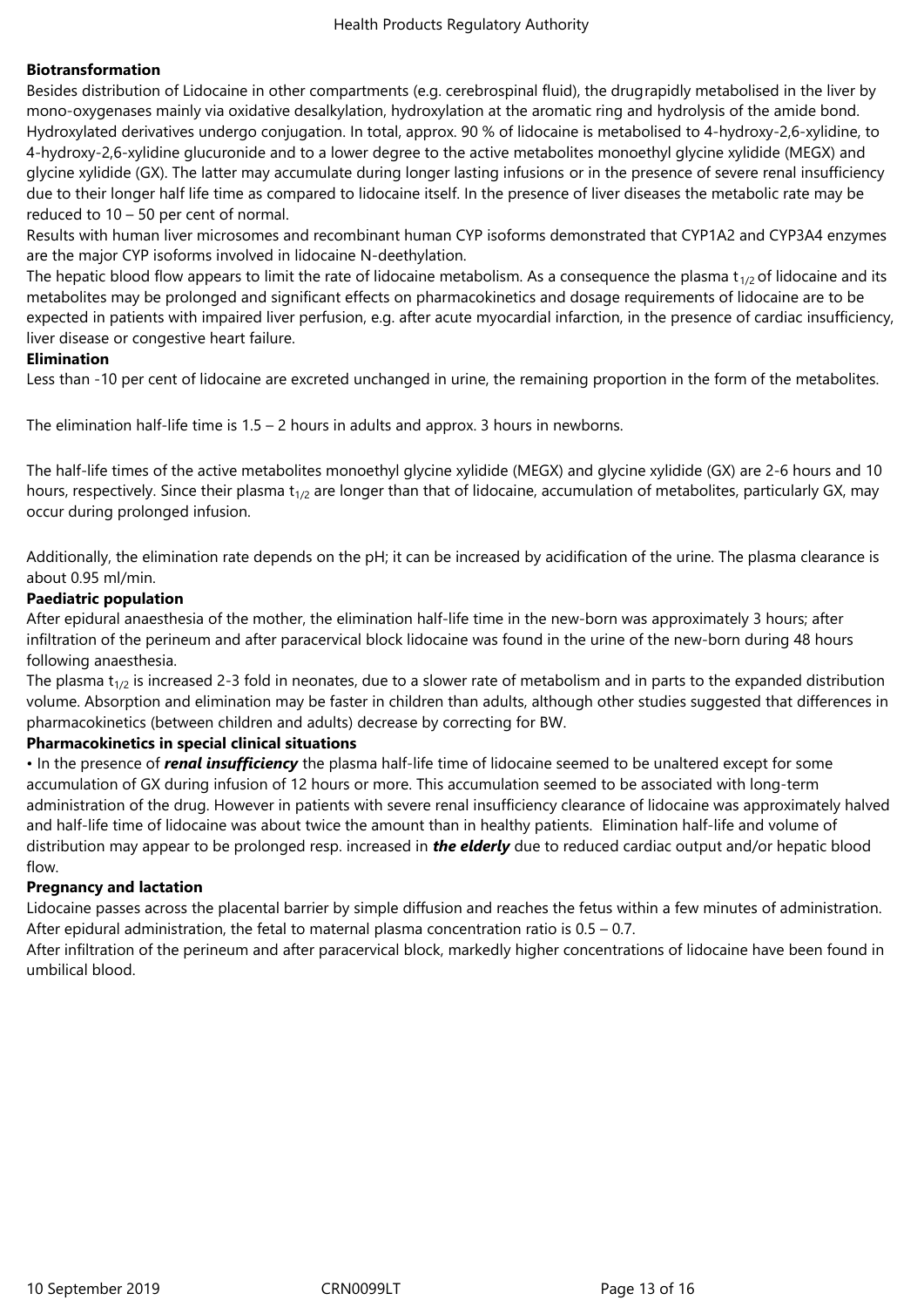The fetus is able to metabolise lidocaine. The levels in fetal blood are approximately 60% of the concentrations in the maternal blood. Due to a lower plasma protein binding in foetal blood, the concentration of the pharmacologically active free lidocaine is 1.4 fold the maternal concentration

Lidocaine is secreted into breast milk only in small amounts.

## **5.3 Preclinical safety data**

Non-clinical data reveal no special hazard for humans based on conventional studies of safety pharmacology, repeated dose toxicity, genotoxicity, carcinogenic potential and toxicity to development.

### **Single-dose toxicity**

Numerous studies on acute toxicity of lidocaine have been carried out in various animal species. Toxicity manifested in the form of CNS symptoms. These included also convulsions with lethal outcome.

In man, toxic plasma lidocaine concentrations leading to cardiovascular or central nervous symptoms have been reported to be in the range of  $5 - 10$  mg/l

## **Mutagenic and tumorigenic potential**

Mutagenicity studies with lidocaine showed negative results. However, there are findings indicating that a metabolite of lidocaine, 2,6-xylidine, appearing in rats and possibly also in man, might be mutagenic. The mutagenic effect was shown in *in-vitro* tests applying very high, nearly toxic doses of the metabolite.

At present there are no indications of a mutagenic effect of lidocaine itself.

In a carcinogenicity study with transplacental exposure of rats to 2,6-xylidine and subsequent treatment with the same substance for 2 years a tumorigenic potential was shown. This highly sensitive test demonstrated the incidence of benign and malignant tumours in the nasal cavity (*ethmoturbinalia*).

A relevance of these findings for humans cannot be definitely ruled out if high-dose were administered over long periods. However as lidocaine is usually not used over longer periods no risks are to be expected if used according to the directions given.

## **Reproduction toxicity**

Investigations of reproduction toxicity did not reveal embryotoxic or teratogenic effects. Only a reduction of fetal weight has been observed.

When administered to pregnant rats at doses almost as high as the therapeutic maximum doses applied in man, neurological behavioural deviations in the offspring had been seen.

#### **6 PHARMACEUTICAL PARTICULARS**

#### **6.1 List of excipients**

Sodium chloride Sodium hydroxide Water for injections.

#### **6.2 Incompatibilities**

Lidocaine Hydrochloride is incompatible with solutions containing sodium bicarbonate, with injectable preparations of amphotericin B, methohexitone sodium, phenytoin and other alkaline solutions. Therefore, 2% w/v Lidocaine Hydrochloride Injection BP must not be mixed with such solutions.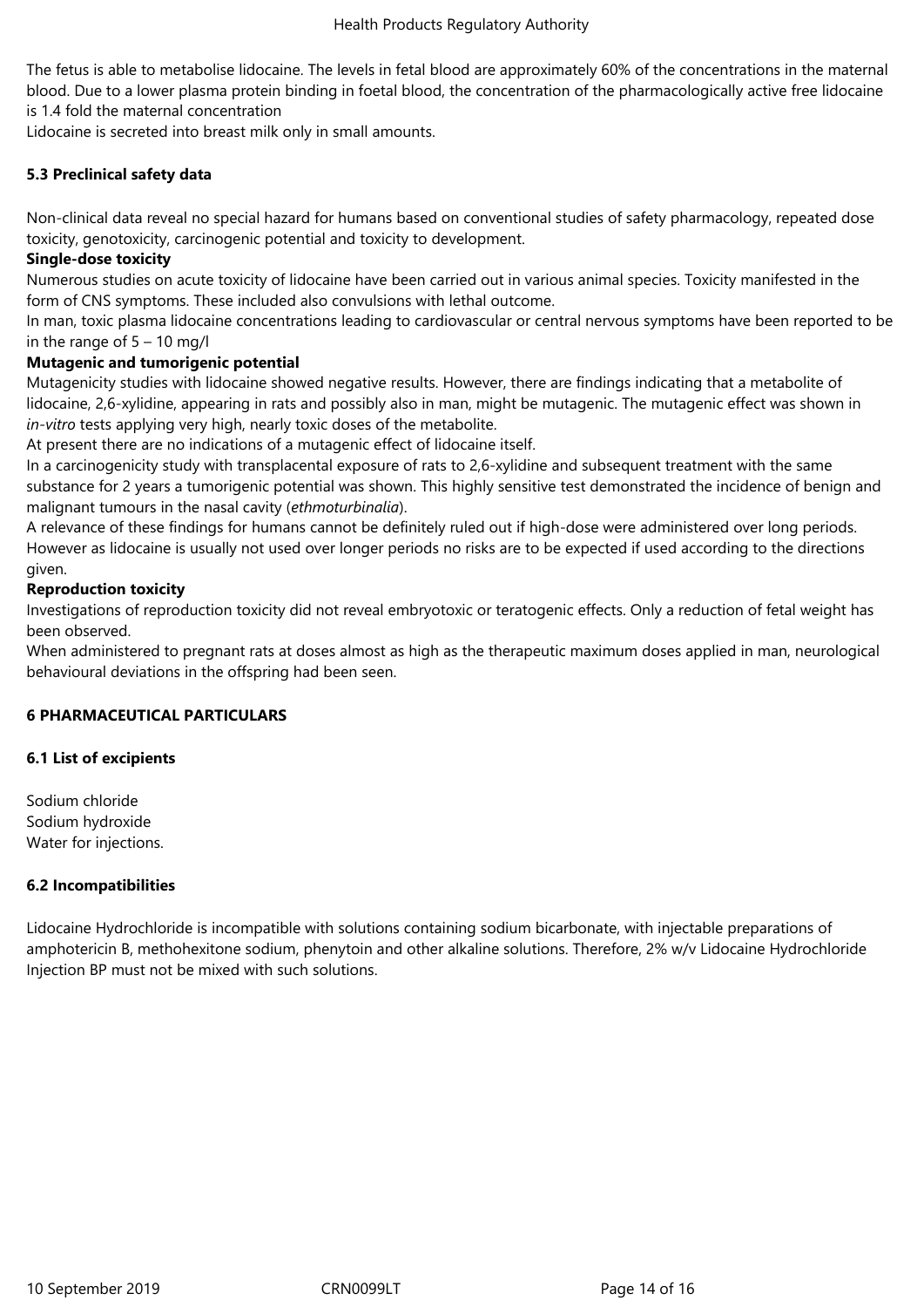#### **6.3 Shelf life**

Unopened: 3 years

## **After first opening**

Containers once opened must not be stored for later use (see section **6.6**). The solution is to be administered immediately after opening the container.

#### **After dilution**

From a microbiological point of view, the product should be used immediately after dilution. If not used immediately, in-use storage times and conditions prior to use are the responsibility of the user.

#### **6.4 Special precautions for storage**

Do not store above 25°C

For storage conditions of the diluted medicinal product, see section 6.3.

## **6.5 Nature and contents of container**

2% w/v Lidocaine Hydrochloride is supplied in: • low density round or oval polyethylene ampoules (Mini-Plasco), contents: 5 ml, 10 ml and 20 ml available in packs of :  $20 \times 5$  ml  $20 \times 10$  ml  $20 \times 20$  ml Not all pack sizes may be marketed

## **6.6 Special precautions for disposal of a used medicinal product or waste materials derived from such medicinal product and other handling of the product**

No special requirements for disposal.

Only to be used if the solution is clear and colourless and the container and its closure are undamaged. Containers are for single use only. Discard container and any unused content after use.

## **7 MARKETING AUTHORISATION HOLDER**

B. Braun Medical Limited 3 Naas Road Industrial Park Dublin 12 Ireland

#### **8 MARKETING AUTHORISATION NUMBER**

PA0179/037/004

#### **9 DATE OF FIRST AUTHORISATION/RENEWAL OF THE AUTHORISATION**

Date of first authorisation: 22 April 1992

Date of last renewal: 22 April 2007

#### **10 DATE OF REVISION OF THE TEXT**

10 September 2019 CRN0099LT Page 15 of 16